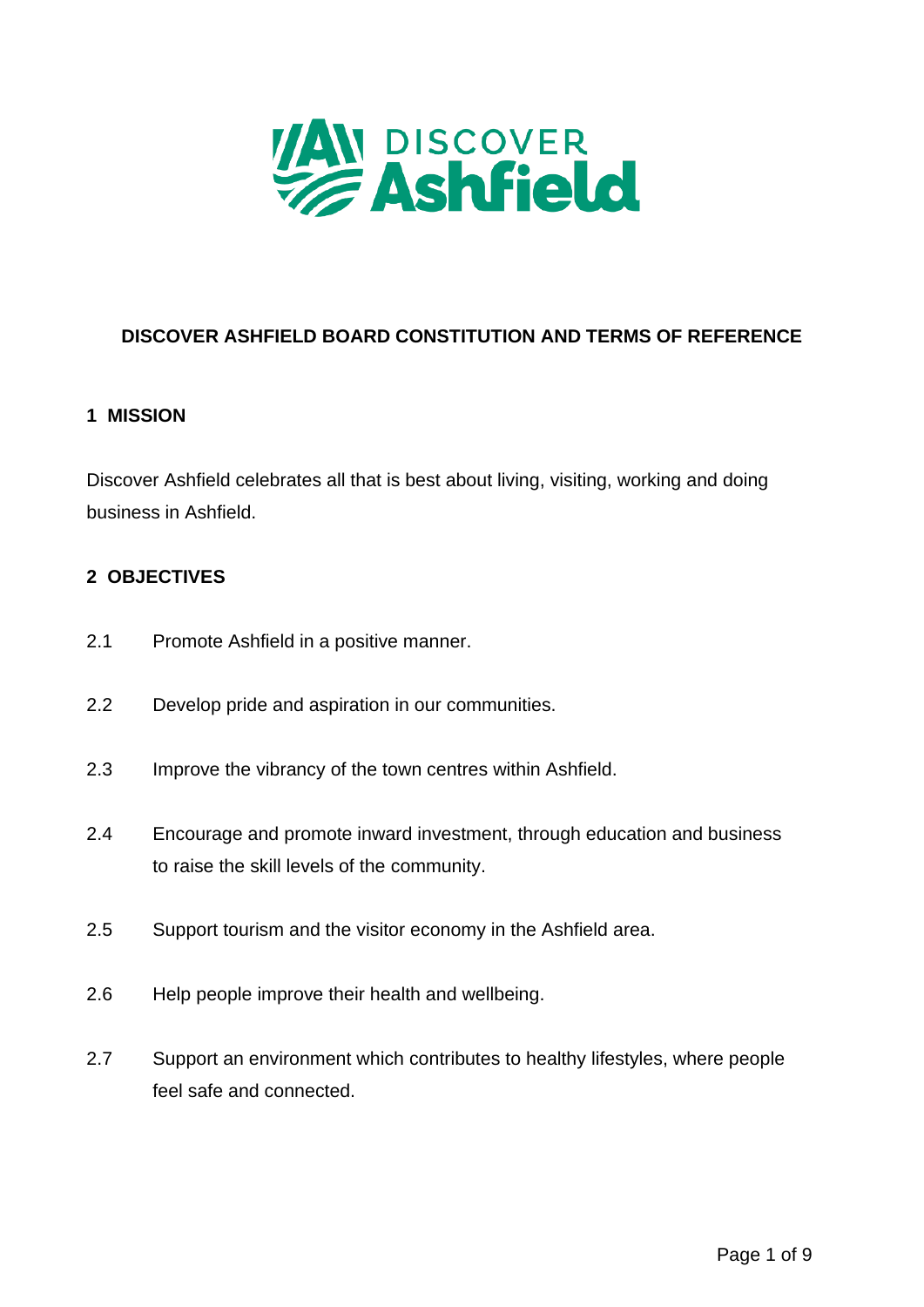- 2.8 Through the Discover Ashfield Ambassador scheme, we will lobby locally and nationally to improve the prosperity and success of Ashfield.
- 2.9 Be financially self-sufficient.

#### **3 POWERS**

The Discover Ashfield Board will:

- 3.1 Invite and raise funds, where appropriate, to finance activities which promote the area in a positive manner.
- 3.2 Act as advocates and ambassadors at a senior level for Ashfield, promoting the Ashfield brand inside and outside of the area.
- 3.3 Work with other sectors and organisations, e.g. Businesses, County Council, LEPs, Members of Parliament, Community groups, education to promote and develop the area.
- 3.4 Continually involve Ashfield District Council as a committed member of the group.
- 3.5 To develop and implement a strategic economic vision for the area and to oversee the success of implementation.

### **4 BOARD MEMBERSHIP**

4.1 The Discover Ashfield Board will comprise a maximum of 35 members including a minimum of one member from the District Council to represent the public sector plus one member representing the community and voluntary sector.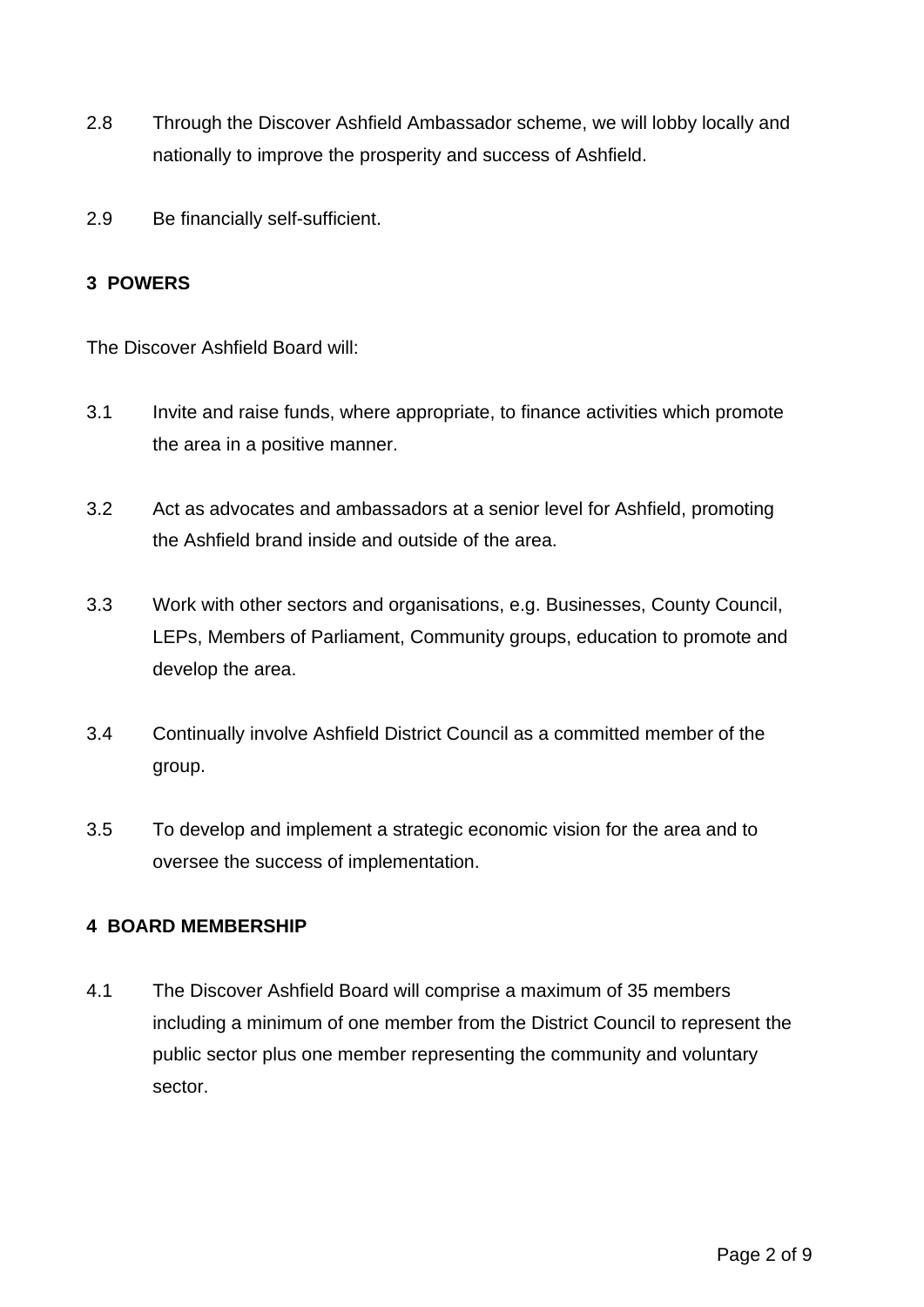- 4.2 Members must carefully read all of the onboarding documents and return any signed or completed documents to the secretary before they can attend any board meetings.
- 4.3 Members will declare any conflict of interest in any proposals or projects before discussion. Should any member have direct financial interest they will be excluded from discussions and not have the right to vote on the proposals. In exceptional circumstances the chair, at his or her discretion, may waive either or both of these requirements. In the event of the chair having a direct interest, he or she will hand that part of the meeting to the vice-chair.
- 4.4 Members are permitted to send one substitute to board meetings if they are unable to attend, however substitutes will have no voting rights. Members should inform the secretary of this change before the meeting.
- 4.5 Members will conduct themselves in a courteous and professional manner at all times.
- 4.6 Whilst the aims of the board are always to have a general consensus in decision making, any items requiring a vote will be conducted in an open manner. In the event of a tied vote, the chair shall have one casting vote.
- 4.7 Any member wishing to resign before the expiry of their term must notify the chair in writing. The member resigning can either give up to one months' notice or leave their role with immediate effect. The chair will, at their discretion, decide whether to call a Special Meeting or discuss the matter at the next Board meeting.
- 4.8 A board member representing a business or organisation can be replaced by another representative from the same business or organisation. The board member currently elected will need to resign before the new representative can join any board meetings following the above process. The new representative must sign and read through all onboarding documents before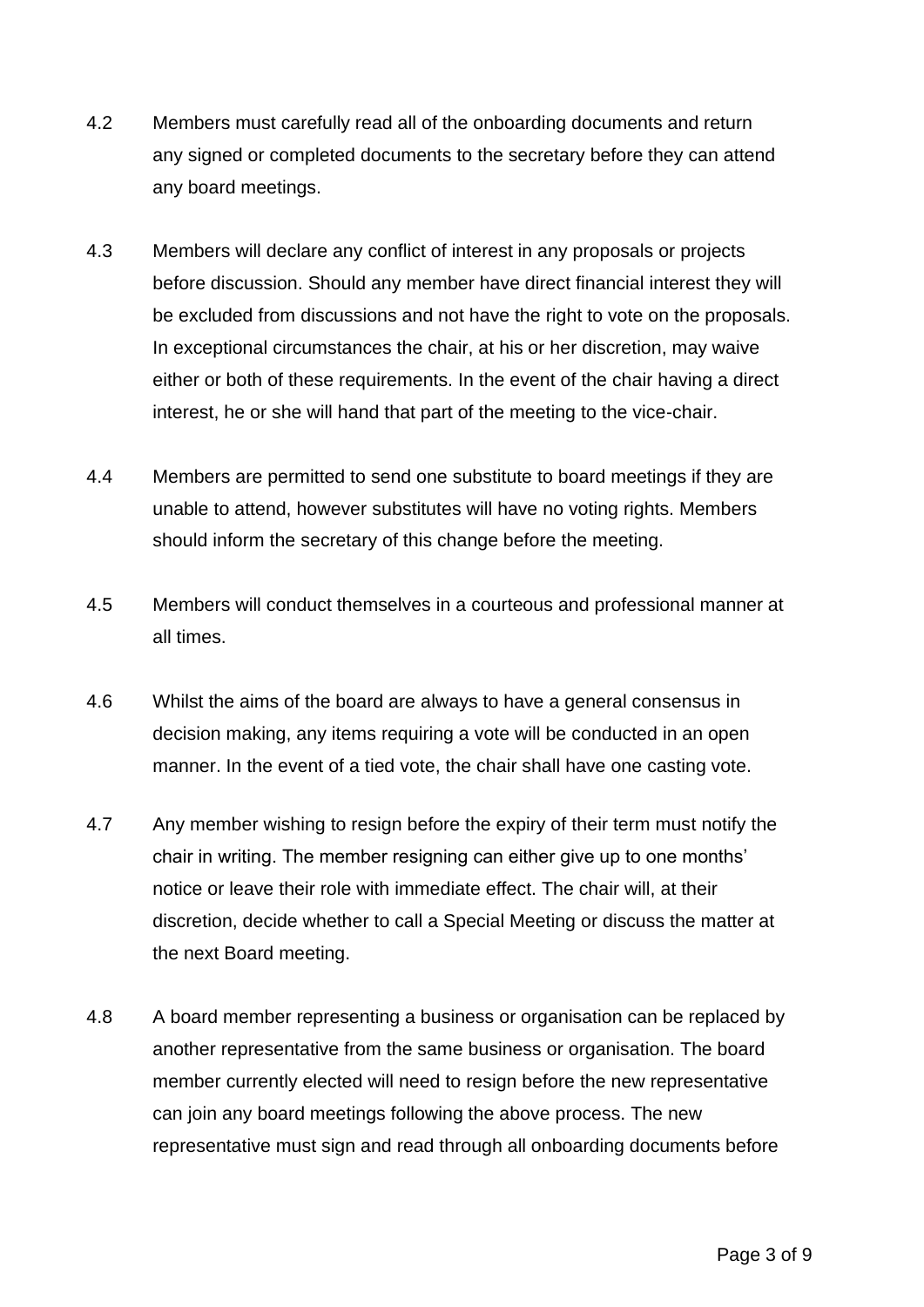attending any board meetings. In this circumstance, the election date will be carried over to the new representative.

## **5 ELECTION OF BOARD MEMBERS AND OFFICERS**

- 5.1 The chair shall be elected by the board members will be a member from the business community.
- 5.2 Where the chair resigns mid-year, a replacement shall be elected by a majority vote of board members at the board meeting following the resignation.
- 5.3 The chair will be elected for a maximum three-year period and, to ensure continuity, the vice-chair will be elected in an overlapping period of two years.
- 5.4 The chair and vice-chair may not stand for a third term.
- 5.5 New members must be nominated and seconded by any board member and appointed by the board by majority vote.
- 5.6 Board members will hold their post for a term of 2 years but may stand for reelection at the expiry of their term as long as they are nominated and seconded again at the end of their 2-year term.
- 5.7 The secretary to the board shall be the Discover Ashfield Project Officer or an agreed substitute. The secretary will be elected by the Place Board as well as the board's supporting officers.

### **6 GENERAL ROLES AND RESPONSIBILITES OF FORMAL OFFICERS**

### **6.1 The chair is required to:**

6.1.1 Uphold the Seven Principles of Public Life (the Nolan Principles)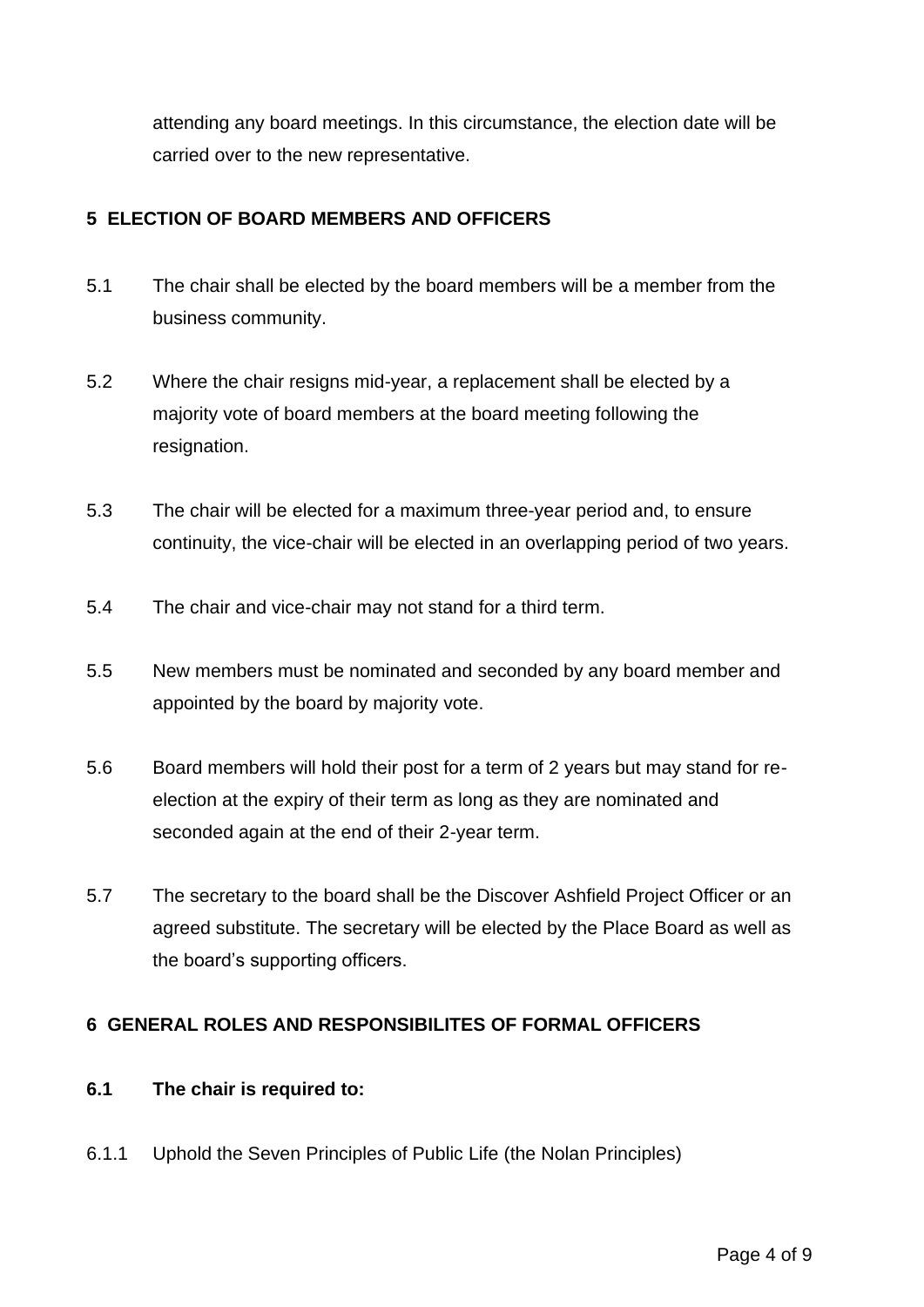- 6.1.2 Lead the Board in achieving its objectives and maintain an overview of activity.
- 6.1.3 Champion and support partnership working.
- 6.1.4 Ensure that decisions are made by the Board in accordance with good governance principles.

#### **6.2 The vice-chair is required to:**

- 6.2.1 Uphold the Seven Principles of Public Life [\(the Nolan Principles\)](https://www.gov.uk/government/publications/the-7-principles-of-public-life/the-7-principles-of-public-life--2)
- 6.2.2 Support the chair to lead the Board in achieving its objectives and maintain an overview of activity if the chair is absent.
- 6.2.3 Champion and support partnership working.
- 6.2.4 Ensure that decisions are made by the board in accordance with good governance principles.
- 6.2.5 Leads parts of meetings which the chair has a direct interest in.

### **6.3 The secretary is required to:**

- 6.3.1 Support the board in achieving its objectives and help to develop initiatives in the delivery plan.
- 6.3.2 Facilitate and support partnership working.
- 6.3.3 Support the administration of the board by organising meetings and recording meeting minutes.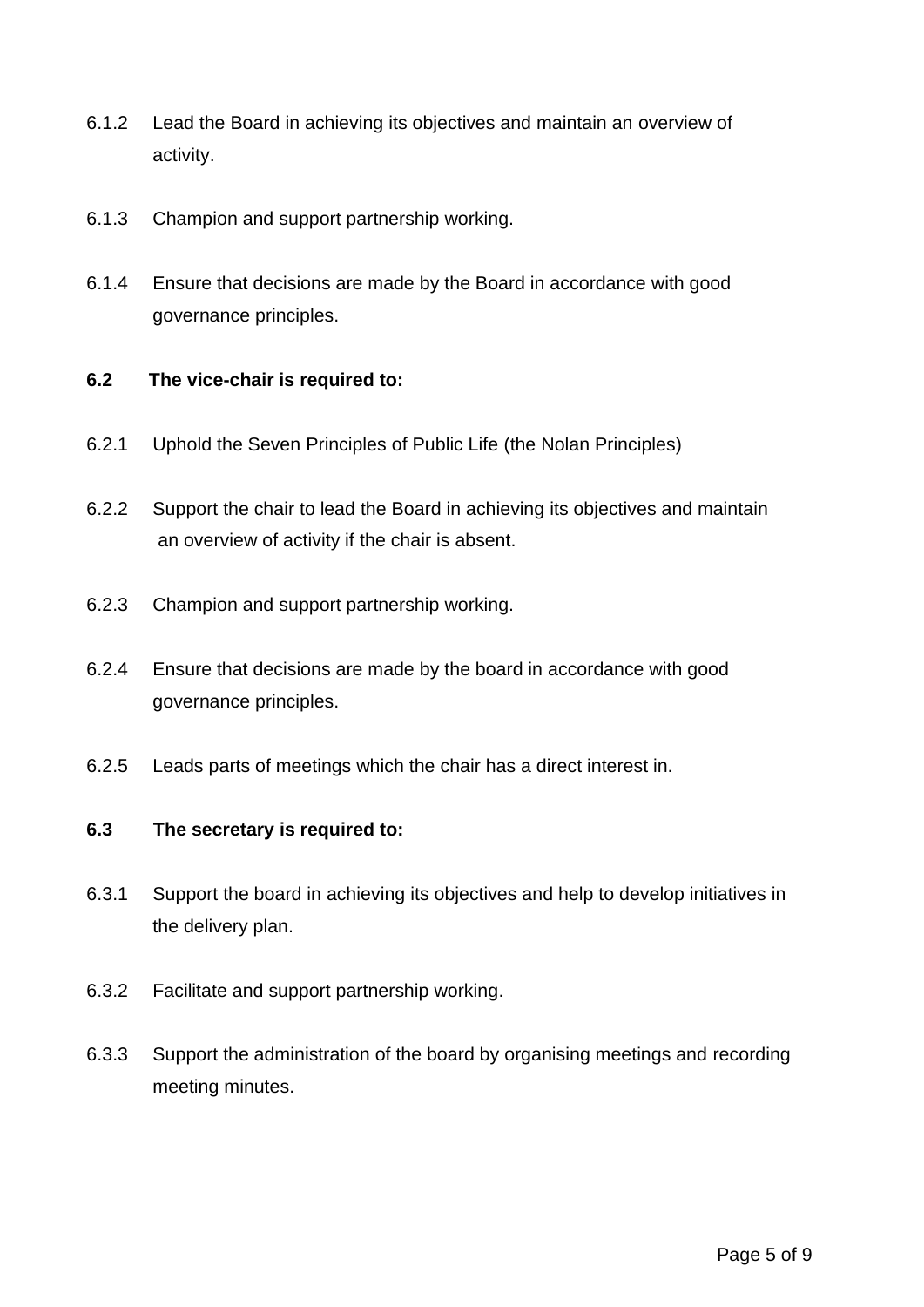### **6.4 The treasurer (Ashfield District Council) is required to:**

6.4.1 Administer and manage the receipt, care and disbursement of funds.

### **7 MEETINGS**

- 7.1 The Discover Ashfield Board will meet at least four times a year but often monthly or bimonthly. The board meeting schedule is to be agreed by the Board every December for the following year.
- 7.2 All members will be given at least 14 days' notice of any additional meetings outside of the agreed schedule. If there are any items deemed to be urgent, every effort will be made to arrange a mutually convenient date. In the eventuality that no physical meeting can be arranged, then agreement is to be reached by WRITTEN PROCEDURES (including e-mail). A zero response will be regarded as agreement (yes vote) to any proposal.
- 7.3 The quorum for any meeting will be 1/3 Members, and the chair or vice-chair must be present for decisions on expenditure or changes to the delivery plan.
- 7.4 All meetings shall have minutes and action points recorded by the Discover Ashfield Project Officer or an agreed substitute. The minutes and action points will be a public record and posted on the Discover Ashfield website.
- 7.5 All action points shall be approved (or amended) by the chair within 10 working days and circulated electronically to other board members by the secretary.
- 7.6 Any agenda items must be sent to the secretary at least 6 working days in advance of a board meeting.
- 7.7 Items not on the agenda will only be considered with the consent of the chair.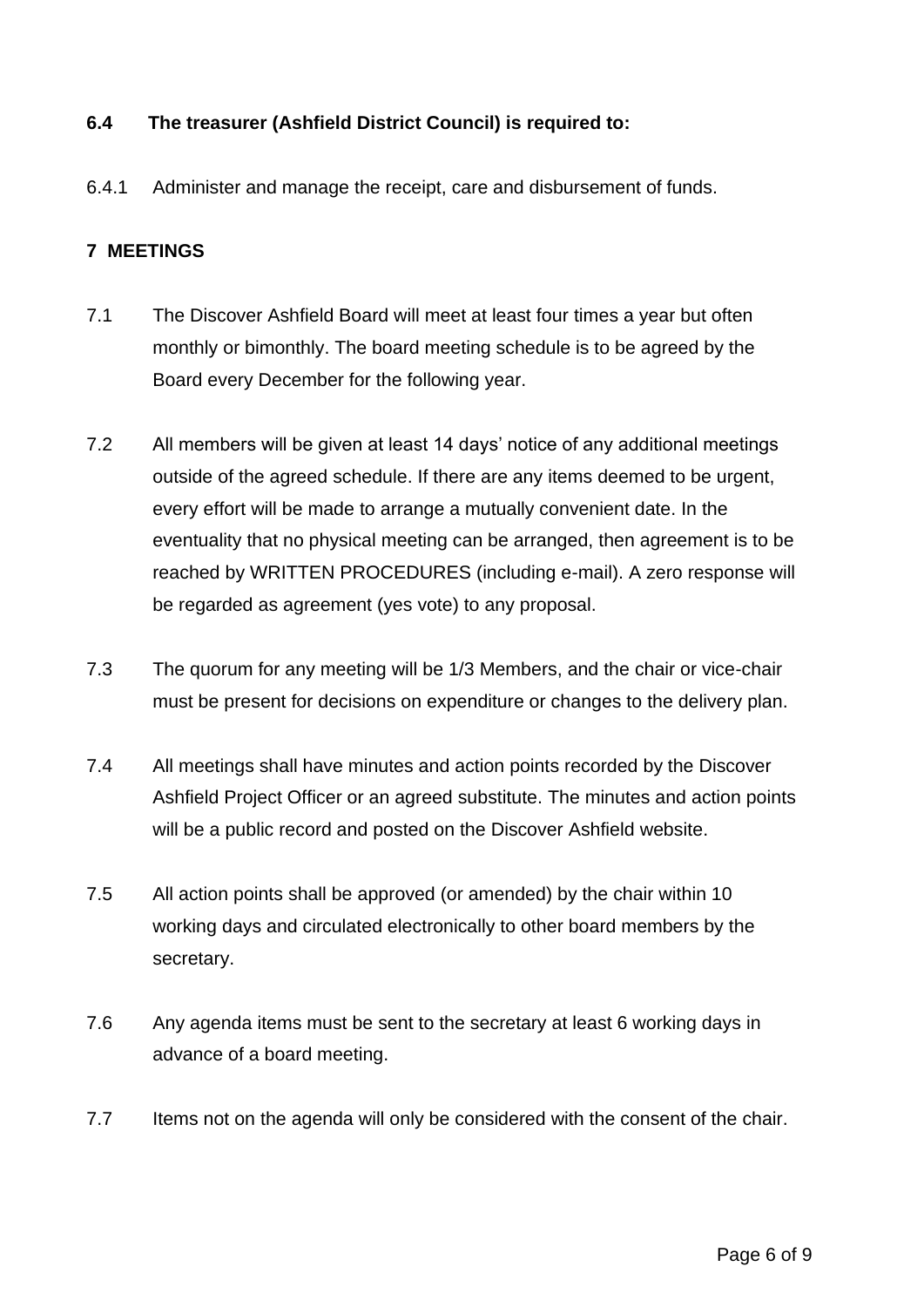7.8 An Annual General Meeting (AGM) will be held annually, close to the end of the financial year.

### **8 FINANCE**

- 8.1 All monies received, whether by grants or contributions shall be deposited in a bank account in the name of Discover Ashfield, Ashfield District Council.
- 8.2 All expenditure will be approved by a minimum of 3 Board members (including the chair or vice-chair and treasurer) unless a sum has been delegated to the Place Manager by the board in respect of a particular task or function.

## **9 CONDUCT**

- 9.1 Board members will adhere to the Code of Conduct.
- 9.2 In the event of any actions by board members which are deemed, by the majority of the members, to be detrimental to the board's remit they may have their membership terminated. In the event of any dispute, a third party, monitoring officer will be appointed and any decision made shall be binding on all parties.
- 9.3 The board will align with the governance standards and policies of Ashfield District Council including whistle blowing, conflicts of interest and complaints.

# **10 ALTERATIONS TO THE CONSTITUTION AND DISSOLUTION**

10.1 Changes to the constitution may be proposed by any member in writing to the secretary, and must be agreed by a seventy five percent majority of the Full Board.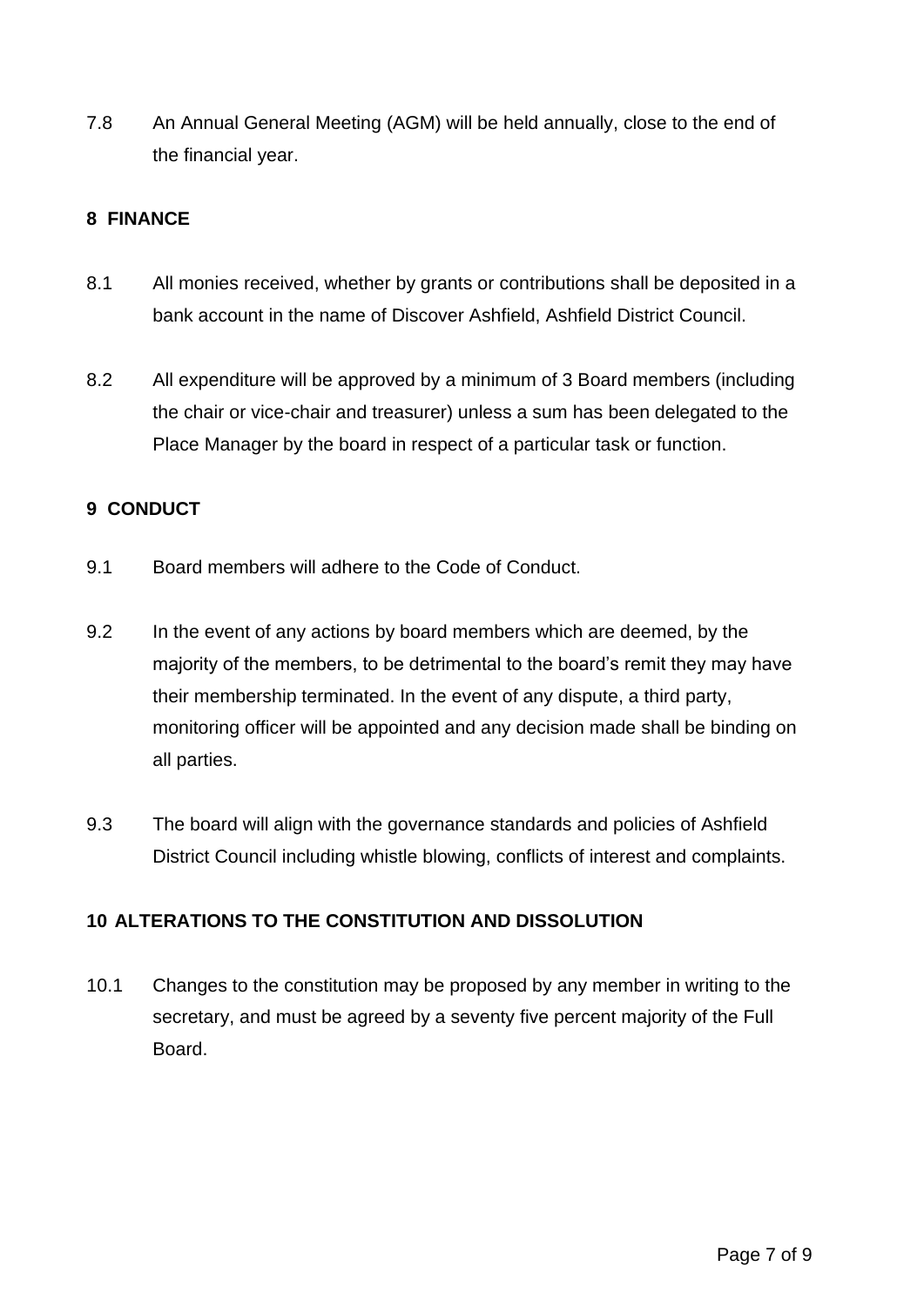- 10.2 Any member may make a proposal for the dissolution of the board in writing to the Secretary which will be considered at a Special Meeting of the board.
- 10.3 Notice of 28 days must be given to members to convene a Special Meeting.
- 10.4 The board may be dissolved at any time by a resolution passed by a seventyfive per cent majority of those present and voting at a special General meeting of the board, provided that any property remains after satisfaction of all debts or liabilities.

### **11 BRANDING AND PROMOTION**

11.1 A set of brand guidelines is available for Discover Ashfield. Members can contact Katherine Green by e-mail on k.green@ashfield.gov.uk if they would like the logos. Members should observe the branding guidelines.

### **12 INFORMATION GOVERNANCE**

12.1 Board members details will be stored on a database held by Ashfield District Council and you will be contacted with information periodically. It will be held in accordance with General Data Protection Regulation guidelines.

# **13 KEY CONTACT**

13.1 Lana Mills, Discover Ashfield Project Officer, email: lana.mills@ashfield.gov.uk